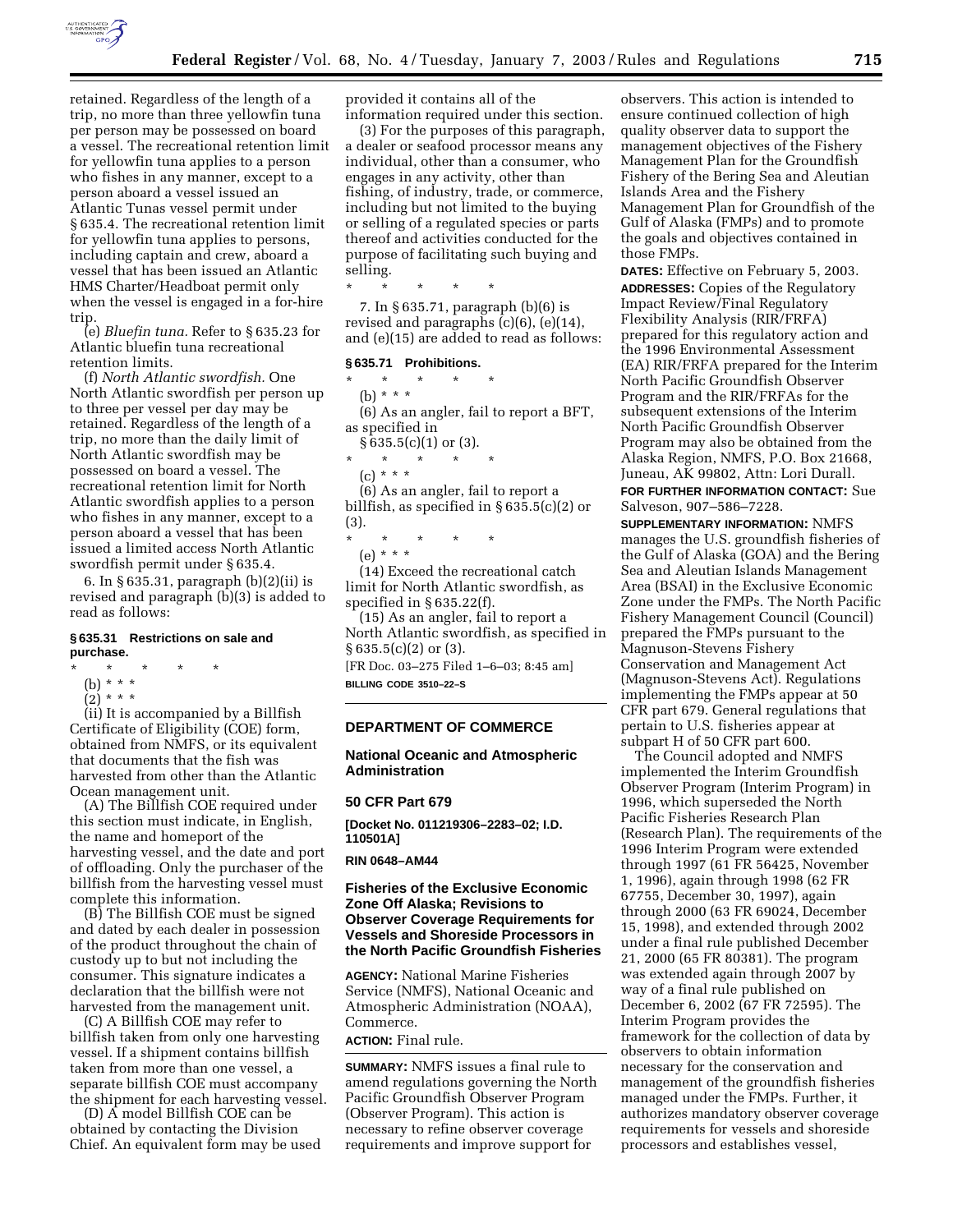processor, and contractor responsibilities relating to the Observer Program. NMFS intends the Interim Program to be effective until a long-term program is developed and implemented that addresses several current concerns. These concerns include data integrity, observer compensation, working conditions for observers, and equitable distribution of observer costs.

NMFS is working with the Council and the Council's Observer Advisory Committee (OAC) to address the above concerns and others through development of new options for an alternative infrastructure for the Observer Program.

A description of the regulatory provisions of the Interim Groundfish Observer Program was provided in the proposed and final rules implementing this program (61 FR 40380, August 2, 1996; 61 FR 56425, November 1, 1996, respectively) as well as the proposed and final rules extending this program through 1998 and again through 2000 (62 FR 49198, September 19, 1997; 62 FR 67755, December 30, 1997; 63 FR 47462, September 8, 1998; and 63 FR 69024, December 15, 1998, respectively).

A proposed rule to amend regulations governing observer coverage requirements for vessels and shoreside processors in the North Pacific Groundfish Fisheries was published in the **Federal Register** on April 2, 2002 (67 FR 15517), for a 30–day public review and comment period that ended on May 1, 2002. NMFS received 2 letters of comment on the proposed rule which are summarized and responded to in Response to Comments, below.

This final rule addresses concerns about (1) shoreside and stationary floating processor observer coverage; (2) shoreside processor observer logistics; (3) observer coverage requirements for vessels fishing for groundfish with pot gear; and (4) confidentiality of observer personal information.

*Shoreside or stationary floating processor observer coverage.* New regulations will maintain the current monthly observer coverage periods at shoreside or stationary floating processors based on monthly landings projections. However, during a month when a directed fishery for pollock or Pacific cod closes, a shoreside or stationary floating processor with 100– percent coverage requirements that received pollock or Pacific cod from the fishery that closed in that given month would have the option to reduce observer coverage to 30–percent coverage requirements for the remainder of that month under certain conditions. These conditions are: (1) the shoreside

or stationary floating processor must maintain observer coverage for 30 percent of all days that groundfish are received or processed for the remainder of that month; and (2) groundfish landings received by the shoreside or stationary floating processor may not exceed 250 mt/calendar week for the remainder of that month. If a shoreside or stationary floating processor is expected to receive greater than 250 mt/ wk during any calendar week of that month, the shoreside or stationary floating processor would be required to return to 100–percent observer coverage for the days fish are received or processed during that week until all groundfish received during that week is processed.

The reduced observer coverage period for a given shoreside or stationary floating processor would be authorized beginning on the fourth calendar day following the day that a pollock or cod fishery closes, allowing for observation of the delivery and processing of fish received prior to the closure, and would end on the last day of that month. Observer coverage for the month following would be based on monthly landings projections and thresholds as specified under current regulations at § 679.50, but also may be reduced for that month under the conditions of this action.

The Community Development Quota (CDQ) and American Fisheries Act (AFA) programs' observer coverage requirements found at  $\S 679.50(d)(4)$ and (5), respectively, currently supersede general observer coverage requirements for shoreside or stationary floating processors, and will continue to take precedence over this allowance for reduced coverage.

*Shoreside or stationary floating processor observer logistics.* This final rule amends the observer regulations to require the observer provider company to provide the following logistical support to observers deployed at shoreside or stationary floating processors: Adequate housing meeting certain standards; reliable communication equipment such as an individually assigned phone or pager for notification of upcoming deliveries or other necessary communication; and, if the observer's accommodations are greater than 1 mile away from the processing facility, reliable motorized transportation to the shoreside processor that ensures timely arrival to allow the observer to complete assigned duties.

*Groundfish pot fishery observer coverage requirements.* This final rule also amends regulations governing coverage requirements for the

groundfish pot gear fishery to require a vessel equal to or longer than 60 ft (18.3 m) length overall (LOA), fishing with pot gear that participates more than 3 days in a directed fishery for groundfish in a calendar quarter, to carry an observer during at least 30 percent of the total number of pot retrievals for that calendar quarter. Such vessels would also need to continue to carry an observer for at least one entire fishing trip using pot gear in a calendar quarter, for each of the groundfish fishery categories in which the vessel participates during that calendar quarter. Groundfish will still be required to be retained each day the observer is on board and gear is retrieved, in order for the gear retrieved on that day to count toward observer coverage requirements.

*Confidentiality of observer personal information.* Observer providers are required to ensure that all records on individual observer performance received from NMFS under the routine use provision of the Privacy Act remain confidential and are not further released to anyone outside the employ of the observer provider company to whom the observer was contracted except with written permission of the observer.

### **Response to Comments**

Two letters on the April 2, 2002, proposed rule (67 FR 15517) were received that contained a total of 15 unique comments. Comments are summarized and responded to here.

*Comment 1:* Observer coverage should be flexible before a fishery opens as well as when it closes. Many of the directed fisheries in the Gulf of Alaska start midmonth. The way the regulations are written, a shoreside processor is required to have an observer 100 percent of the time during that month even though the fishery which will trigger the coverage will not occur until many days into the month. The regulation change regarding the step down in coverage needs to be a two-way door, prior to a fishery season opening date and after a fishery closure date.

*Response:* NMFS considered both options in the analysis prepared for the proposed rule and continues to support the revised coverage regulations as proposed. The analysis showed that if shoreside processors were given the leeway to reduce coverage based on some landings criteria both before and after fishery closures, observer coverage for shoreside plants would essentially shift to a system of weekly observer coverage based on weekly landings projections. The analysis concluded that such a change would result in an observer coverage system for shoreside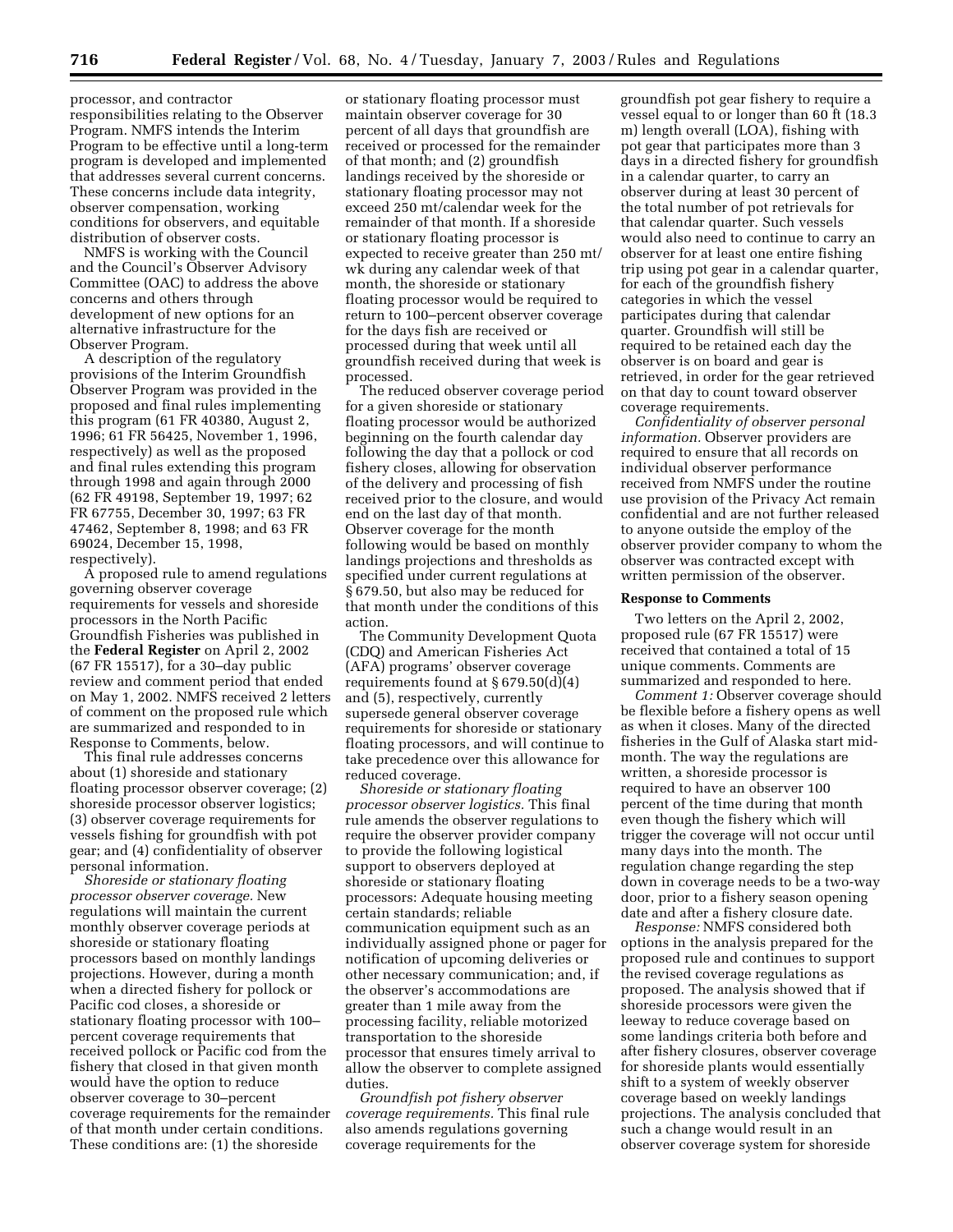processors that would be extremely burdensome, both financially and logistically, to shoreside processors, observer providers, and observers. The primary causes of this burden would be the logistical complexities and costs involved in deploying observers to and from shoreside processors on a weekly basis. NMFS would be supportive of a reexamination of these issues in the future, if the Council develops an alternative observer delivery model that would provide for weekly coverage standards in a cost effective and practical manner.

*Comment 2:* Virtually all IFQ sablefish received by Kodiak shoreside processors are eastern headed and gutted fish. The present shorebased observer regulations require 100 percent observer coverage for sablefish landings for some months. Why do observers need to observe these landings if there are no biological data to collect from headed/gutted fish? IFQ sablefish should be exempted from shorebased coverage requirements.

*Response:* Observer data are used in preparing annual stock assessments for sablefish. In particular, both catch rate and length data are used. Not all IFQ sablefish are delivered headed and gutted, some are delivered whole in refrigerated seawater. Observers obtain length data and otoliths from those fish. Observers also collect information from other groundfish that are delivered with IFQ sablefish.

*Comment 3:* According to the analysis prepared for this proposed rule, a shoreside processor that has chosen to reduce observer coverage to 30 percent does not have the ability to increase coverage back to the 100–percent level for the pollock and Pacific cod reopener. This provision needs to be highlighted in the regulations. NMFS also needs to make a concerted effort to communicate with industry regarding any reopening before the 4 day window expires after a fishery closes, when a plant is allowed to reduce coverage from 100 percent to 30 percent for the remainder of the month.

*Response:* The proposed rule correctly stated that a shoreside processor that has reduced observer coverage from 100 percent to 30 percent in a given month under the terms of this rule, and subsequently expects to receive or process greater than 250 mt per week upon the reopening of a Pacific cod or pollock fishery in that same month, must return to 100–percent coverage for each subsequent week of that month in which 250 mt or greater is expected to be received or processed. The commentor is correct in asserting that the analysis prepared for this rule did

not include the provision for returning to 100–percent coverage upon the reopening of a Pacific cod or pollock fishery. The analysis has since been revised to reflect this provision in the rule, and no change from the proposed rule is made to the final rule.

NMFS strives for timely communication with industry regarding the reopening of a closed fishery. Once harvest amounts relative to available total allowable catch are determined, NMFS provides the public notice of any fishery reopening in a manner that is intended to minimize operational costs to industry. In 2002, the reopenings of the GOA pollock fishery occurred only in the Central Regulatory Area (statistical area 630) and were announced within a 3–4 day time period after the fishery closed. NMFS intends to continue to provide this level of effective response to the extent practicable.

*Comment 4:* According to the analysis prepared for the proposed rule, the ability to reduce observer coverage to 30 percent (from 100 percent during a given month) related to fisheries closures other than for Pacific cod or pollock was not considered because of concerns regarding loss of data for a variety of species that are landed in small quantities. However, the Kodiak shoreside processors are the only shorebased processors in Alaska that currently offer markets for the directed rockfish and flatfish harvests. Therefore, this exclusion directly impacts this subset of processors. The idea that more observer data will be collected if the plant maintains 100–percent observer coverage beyond the end of the season is flawed. Once a fishery closes, no more catch will be delivered for those species and, therefore, there is no additional opportunity to collect data. Also, for both flatfish and rockfish, allocations are split between the catcher/processor and the shorebased processor sector, so additional data are available from the catcher/processors. Allowing the regulations to extend to the other directed fisheries besides pollock and Pacific cod would help reduce shorebased observer cost without impacting observer data.

*Response:* NMFS analyzed the impacts of the reduction of shoreside processor observer coverage requirements on observer data and associated costs based on requests from industry and the resulting Council motion. The industry request and Council motion were limited to reducing shoreside observer coverage from 100 percent to 30 percent based on pollock and Pacific cod directed fishery closures. Therefore, consideration of

observer coverage reduction at shoreside processors relative to closures for other directed fisheries is beyond the scope of the analysis prepared for this action. While there may be some advantage in extending this type of coverage reduction mechanism to other directed fishery closures, NMFS intends to implement this change as described in the proposed rule. NMFS, in consultation with the Council, may consider extending this provision to other fisheries after review of the implementation of this provision in the pollock and Pacific cod fisheries.

*Comment 5:* NMFS has indicated that in some circumstances it is acceptable for an observer to lodge on a vessel after the observer has been released from duty on a vessel, but not prior to the requested date of deployment of the observer to a vessel. However, no guidelines exist as to what those acceptable circumstances might be. NMFS has provided verbal guidance that it would be acceptable for an observer to lodge on a vessel if the observer was released from duty at 3 a.m.; but apparently it would not be acceptable to lodge on the vessel if the vessel wants to depart at 3 a.m. Not allowing contractors to have the flexibility to lodge observers on vessels that they are or will be assigned to, and not allowing vessels to have the option to minimize lodging costs will significantly increase costs to vessels who frequently volunteer to lodge their observers earlier or later than needed for their coverage.

*Response:* The final rule has been clarified to provide clearer guidance on when observers may be housed on vessels they will be, or currently are, assigned to. The intent of this regulation is to avoid the lodging of an observer aboard a vessel on which he or she is not working or currently assigned. An observer released from duty aboard a vessel could lodge aboard the vessel for no more than 24 hours provided the skipper or at least one crew member is aboard while the observer is lodged there, and provided this lodging is logistically practical for the observer and the vessel personnel. If the observer wants to get off the vessel as soon as it docks or if the vessel skipper requests the observer leave upon docking, arrangements must be made by the observer provider for the observer to move to land-based accommodations. Likewise, an observer assigned to a vessel would be allowed to lodge on that vessel up to 24 hours prior to departure, provided the skipper or at least one crew member is aboard, and as long as this is logistically practical for the observer and the vessel personnel.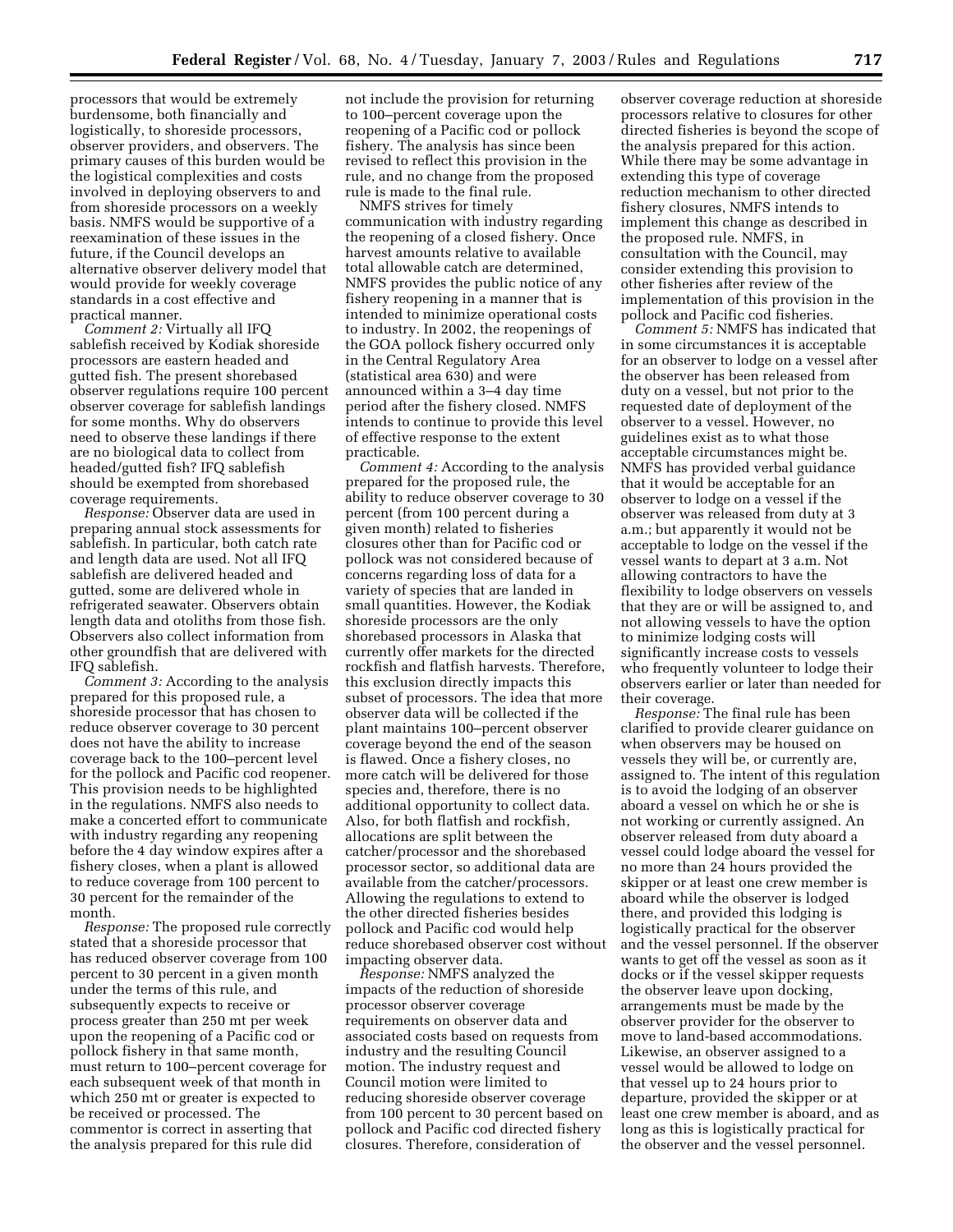*Comment 6:* Can shoreside processors provide their own internal pager system as a means for communication with the observer assigned to that processor?

*Response:* The observer provider company is ultimately responsible for ensuring that observers are issued individual communications devices and maintaining them in working order as specified in the rule. If it is logistically more convenient to meet these requirements through an arrangement with the shoreside processor, the observer provider company may do so.

*Comment 7:* If the present communication system between shoreside processors and their observers is working, is a pager or cell phone necessary?

*Response:* Yes. While the present communications systems between processors and observers may be successful for some processors, the current approach is not working for others. In light of these failures, NMFS believes that regulation on how these important communications must occur is necessary to some degree. Communications are largely reliant on the dependability of the individuals involved, as well as the communications equipment available. In cases where individuals involved are highly dependable, any system has a better chance of working. NMFS cannot control the level of human dependability in all cases, but the agency can require a certain standard for communications equipment that must be available to individual observers. In promulgating such regulations, NMFS must apply these requirements to all shoreside processors without bias.

*Comment 8:* What accommodations will be made for those shoreside processors where cell and or pager services are not available?

*Response:* Where cell phone or pager service is not available at the location of the shoreside processor, walkie-talkies may be an acceptable substitute. However, due to inherent range restrictions and unreliability of these devices, they would be approved only on a case by case basis. Where cell phone or pager service is not available and walkie talkies are not approved, another method of communication between the processor and the observer would need to be proposed by the observer provider company to the Observer Program for approval.

*Comment 9:* Who is responsible for lack of compliance when an observer drops his or her cell/pager in the harbor while going out to a vessel and it takes a lot of money and a week to get a new one to the observer? What obligation

does the plant have to notify the observer during that down time?

*Response:* The observer provider company is responsible for ensuring observers have individual communications devices in working order. If a device ceases to be in working order, the provider must provide a back up device in a timely manner such that the observer is able to communicate with the processor regarding the next delivery following the loss or failure of the communications device. In light of that, having one or two working backup devices on site at all times to avoid ''down time'' makes logistical sense. The regulations do not include an exception for ''down time''.

*Comment 10:* Who is liable if the observer takes the pager out of cell/ pager range?

*Response:* The observer provider company is responsible for providing the equipment in working order. As is currently the case, the observer is expected to remain in reasonable communication with the processor. That includes remaining in range of such communication devices as the individual circumstances of the shoreside processor operations and location dictate.

*Comment 11:* It is unclear whether the criteria for lodging an observer assigned to a shoreside plant ''within a mile of a shoreside processor'' is determined by road distance or ''as the crow flies''.

*Response:* This requirement relies on the distance along the road or path traveled by the observer between his or her lodging and the shoreside processor to which he or she is assigned.

*Comment 12:* In some ports where observers lodge away from the plant premises, taxi service is not available 24 hours/day. Under these conditions, what will happen when a taxi is not available and the observer has to rely on transportation from the plant given that NMFS has implied in the analysis that plant transportation is unreliable? Plants which have to lodge their observers more than a mile away will see a significant increase in transportation costs for their observers. Is there any time a taxi would not be considered acceptable motorized transportation?

*Response:* Reliable, alternate arrangements that meet the requirements of the rule must be made when a taxi is not available. A taxi would not be considered acceptable transportation if it cannot transport an observer to the shoreside processor in a timely manner to allow the observer to perform his or her official duties. These duties include being present at the processor at appropriate times during

the delivery and/or processing of the fish from delivery that requires sampling. Once in a while, a taxi may not be able to deliver an observer to the assigned shoreside processor in a timely manner to perform assigned duties due to unexpected mechanical break down of a taxi or other unforeseen circumstances. However, if such events become chronic and transportation by taxi becomes unreliable and untimely, alternate transportation arrangements that conform to the regulatory requirements must be made.

*Comment 13:* Do observers still have the option of walking or taking a bike to their assigned plant if they prefer to do so?

*Response:* Yes. Observers may choose to walk or ride a bicycle between their shoreside lodging and the shoreside processor to which they are assigned, as long as transportation, as described in regulations, is always available.

*Comment 14:* If this new regulation goes into effect, vessels using pot gear would be forced to wait until near the end of the season or quarter to obtain their 30–percent coverage for the number of pot lifts they performed. Consequently, the demand for observer coverage may exceed the availability of observers. Vessels may not be able to comply with required coverage as contractors would be less likely to be able to cover all of the pot boats during the end of the season crunch. Additionally, under those circumstances, vessels will see cost increases because they won't be able to share observer airfare, transportation and subsistence costs with other vessels.

*Response:* NMFS believes that proper planning by pot gear vessels and observer providers can ensure observer availability in most cases. However, NMFS does acknowledge that last minute changes in management decisions related to fishery openings and closures can present challenges for compliance with observer coverage requirements. NMFS strives to take coverage needs into consideration when determining midseason fishery openings.

This regulation, which bases observer coverage levels on the actual amount of gear fished, rather than days fished, is intended to ensure observer data that are more representative of actual fishing effort. The majority of vessels, for which days fished does reflect average fishing effort over the course of a quarter or season, should see no substantive change in the way they estimate observer coverage needs. Likewise, no more problem should exist with observer availability at the end of the quarter or season than what is currently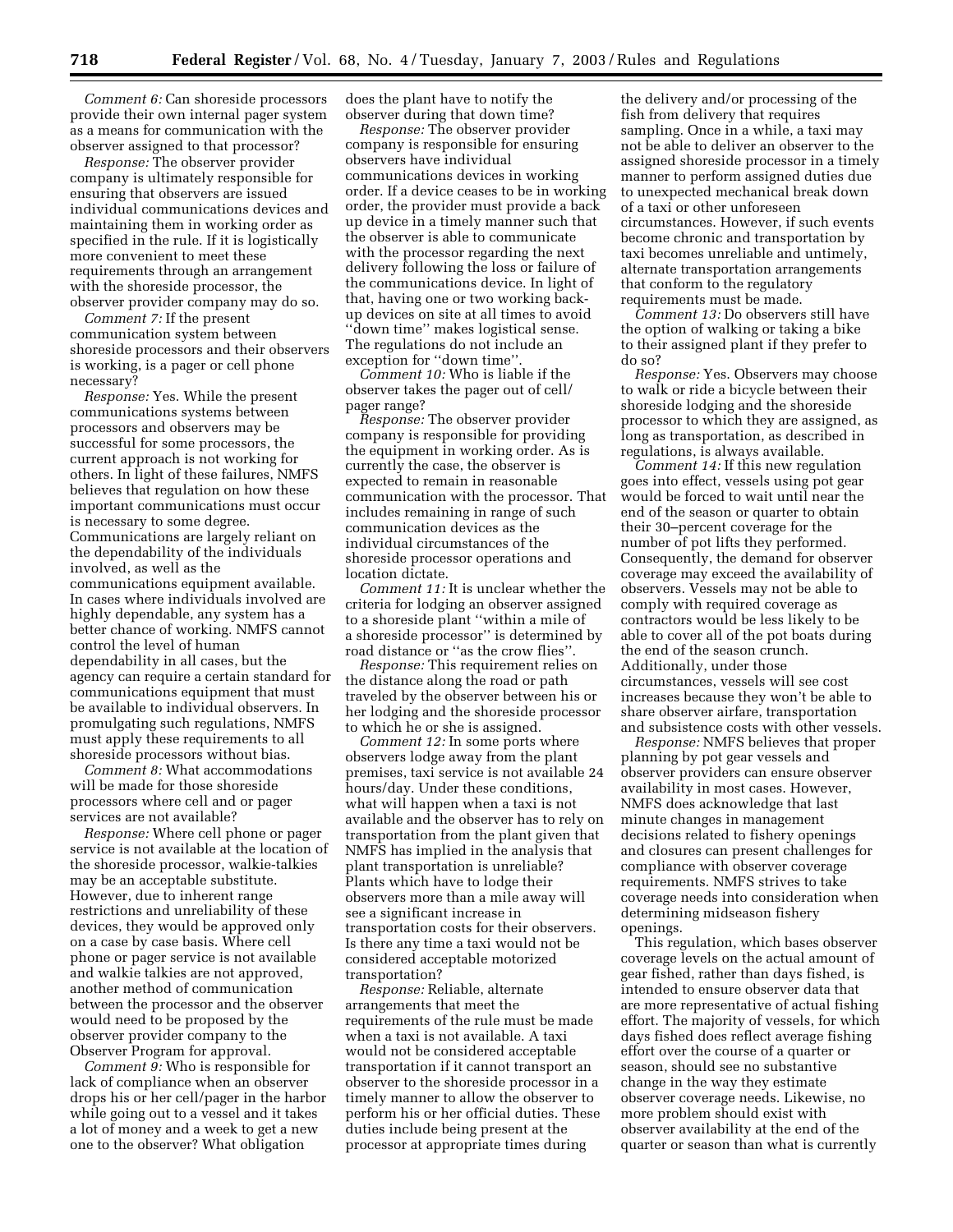experienced. Additionally, observer coverage needs should be somewhat predictable over time, allowing vessels to meet coverage needs prior to the end of the season or quarter.

*Comment 15:* We believe that this proposed regulation would not solve the identified issue of pot gear vessels going out just beyond the harbor and pulling one pot to obtain observer coverage for that day. Vessels would now be able to set just a few pots and pull them as many times as possible in one day to obtain a large portion of their coverage.

*Response:* NMFS does not anticipate this type of behavior, particularly because it would not be cost effective. If and when this behavior occurs, NMFS will respond accordingly.

# **Changes From the Proposed Rule**

To provide clarity in the application of certain provisions of this action, regulatory text in  $\S 679.50(d)(3)$  and (i)(2) is changed from the proposed rule. Nearly all Observer Program regulations that apply to shoreside processors also apply to stationary floating processors. The proposed rule identified only shoreside processors in the revised language for these paragraphs. Thus, the final rule is changed from the proposed rule to apply to both shoreside processors and stationary floating processors.

The final rule also is changed to reflect revised regulatory text that became effective January 1, 2003, under a separate final rule that extended the Observer Program through December 31, 2007 (67 FR 72595, December 6, 2002). These changes include redesignating proposed changes to paragraphs (i)(2)(v) and (i)(2)(xiii) as final changes to paragraphs  $(i)(2)(vi)$  and  $(i)(2)(xii)$ , respectively. The portion of redesignated paragraph (i)(2)(xii) that addressed an expectation of observer providers to monitor observer performance is deleted because this provision was superceded in the December 6, 2002, final rule. Last, redesignated paragraph (i)(2)(vi) is revised to incorporate the regulatory guidance referenced to in the response to comment 5.

### **Classification**

This final rule has been determined to be not significant for purposes of Executive Order 12866.

The amendment of the existing regulations implementing the Interim Observer Program is consistent with the intent and purpose of the Interim Observer Program. These actions follow previous actions to refine observer coverage requirements and improve support for observers. Previous actions

addressing these matters were analyzed in the EA/RIR/FRFA for the Interim Observer Program dated August 27, 1996, the RIR/FRFA for the extension of the Interim Observer Program through 1998 dated October 28, 1997, and the RIR/FRFA for the extension of the Interim Observer Program through 2000, dated June 4, 1998. Copies of these analyses are available from NMFS (see **ADDRESSES**).

NMFS prepared a FRFA which describes the impact this final rule would have on small entities. A copy of the FRFA is available from the Regional Administrator (see **ADDRESSES**). In addition to the discussion below, the FRFA incorporates the Initial Regulatory Flexibility Analysis (IRFA) and its findings, and the finding from the EA/ RIR/FRFA for the Observer Program and its extension. No comments on the IRFA were received during the public comment period on the proposed rule. Thus, no new data were incorporated into the analysis during the comment period that would result in findings that differ from those previously described. A description of the impacts of this action on small entities was summarized in the proposed rule (67 FR 15520, April 2, 2002) and is not repeated here.

This action includes measures that will minimize the significant economic impacts of observer coverage requirements on at least some small entities. Vessels less than 60 ft (18.3 m) LOA are not required to carry an observer while fishing for groundfish. Vessels 60 ft (18.3 m) and greater, but less than 125 ft (38.1 m) LOA, have lower levels of observer coverage than those 125 ft (38.1 m) and above. Since the inception of the North Pacific Groundfish Observer Program in 1989, NMFS has strived to mitigate the economic impacts of the observer program on small entities. In doing so, NMFS has not significantly adversely affected the implementation of the conservation and management responsibilities imposed by the FMPs and the Magnuson-Stevens Fishery Conservation and Management Act.

#### **List of Subjects in 50 CFR Part 679**

Alaska, Fisheries, Reporting and recordkeeping requirements.

Dated: December 30, 2002.

# **Rebecca Lent,**

*Deputy Assistant Administrator for Regulatory Programs, National Marine Fisheries Service.*

For the reasons set out in the preamble, 50 CFR part 679 is amended as follows:

## **PART 679—FISHERIES OF THE EXCLUSIVE ECONOMIC ZONE OFF ALASKA**

1. The authority citation for 50 CFR part 679 continues to read as follows:

**Authority:** 16 U.S.C. 773 *et seq.*, 1801 *et seq.*, and 3631 *et seq.*

2. In § 679.50, paragraphs (d)(3) through (6) are redesignated as (d)(4) through  $(7)$ ; paragraph  $(c)(1)(vii)$ , newly redesignated paragraph (d)(4) and paragraphs (i)(2)(vi) and (i)(2)(xii) are revised; and new paragraph (d)(3) is added to read as follows:

**§ 679.50 Groundfish Observer Program applicable through December 31, 2007.**

- \* \* \* \* \*
	- (c) \* \* \*
	- $(1) * * * *$

(vii) Vessels using pot gear. (A) A catcher/processor or catcher vessel equal to or greater than 60 ft (18.3 m) LOA fishing with pot gear that participates for more than 3 fishing days in a directed fishery for groundfish in a calendar quarter must carry an observer:

(*1*) For at least 30 percent of the total number of pot retrievals for that calendar quarter, and

(*2*) For at least one entire fishing trip using pot gear in a calendar quarter, for each of the groundfish fishery categories defined under paragraph (c)(2) of this section in which the vessel participates.

(B) Groundfish are required to be retained each day that pot gear is retrieved in order for gear retrieved that day to count toward observer coverage requirements for all catcher vessels and catcher/processors using pot gear and required to carry observers.

 $\star$   $\star$   $\star$ (d) \* \* \*

(3) Is subject to observer requirements specified in paragraph (d)(1) of this section that receives pollock or Pacific cod, may reduce observer coverage in the event that a directed fishery for such species closes, subject to the following conditions:

(i) The shoreside or stationary floating processor must maintain observer coverage for 30 percent of all days that groundfish are received or processed, beginning on the fourth calendar day following the day that the directed fishery for pollock or Pacific cod was closed and ending on the last day of the month, except as allowed in this paragraph (d)(3)(iv) of this section.

(ii) Observer coverage for the month following the month with reduced observer coverage will be based on monthly landings projections and thresholds as specified in paragraphs  $(d)(1)$  and  $(2)$  of this section, but may also be reduced for that subsequent